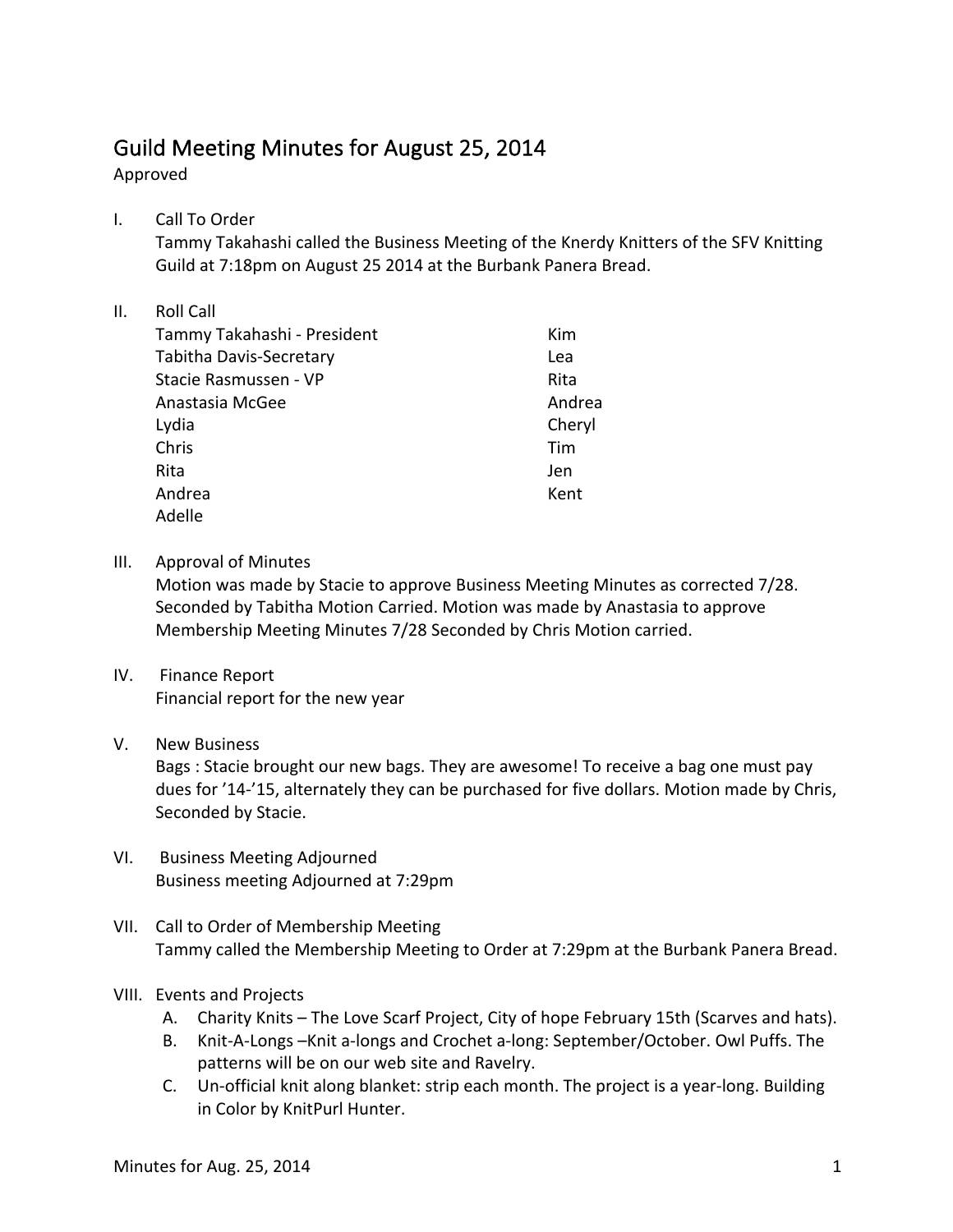- D. Mystery crochet a-long:JulieAnnys Mystery 'Ghan Art Deco Blanket. Posted on our Ravelry group
- E. Public Arts Project: Griffith Park Bear Measurements, October 18th or 19th, Tour the site in preparation.
- F. LA County Fair: Still no confirmation. Tammy will attempt to contact Amy Pond. May have to call the Doctor...Tammy will let us know when we can volunteer. If we do not volunteer we will plan a visit September 20th.
- G. Yarnosphere: Long Beach Art center, October 4th and 5th. The Guild has a table. Volunteers needed. Collecting donations for our basket.
- H. Weavers Festival: November 2nd. Demonstrations, Yarn over truck, etc. We will also make a raffle donation (Needed by October). Just for fun, no volunteering. Carpooling will be an option. Tammy will email closer to the date, and Stacie will add to our website.
- I. Fifth Monday in September: Magic Loop Class (Non-Members pay \$5), W.I.P and yarn stash

## IX. Show And Tell

Anastasia: Swap Blanket squares, The Crest for the Galactic Empire, beaded shawl (Sugar Sparkles Shawlette)

Chris: Cowl (The Stacie), Gorgeous Knitwork Pattern Shetland ruffles Kim: Tunisian Crochet a-long, Winter Nocturne, Sea salt sweater Lydia: Tre-o-multi, Man hat, Gallitin, Weekend wrap Adelle: Socks, Bulky Hat, Crochet table runner Andrea: Sew together hat, Crochet Turtle, Cowboy Sock monkey in progress Rita: Gallitan, matching hat, the much hated scarf is complete, and matching hat Cheryl: practice crochet Tamala: Knit-a-long blanket panels, Malaysian Yarn Lea: Charity Hat and scarf. Jacobs ladder seamen's scarf Tim: Blanket squares for the blanket that never ends in Frogtree Stacie: Knit-a long panels, and crochet along squares, Knit stand table runner Tabitha: beehive, ruffle scarf Groot Jen: Scarf from hand dyed Cashmere. Zombie Scarf, New Lace sock pattern. Kent: crochet Doughnut.

X. Membership Meeting Adjourned Tammy adjourned the Membership Meeting 8:38 pm.

Motions Made for Guild Meeting 8/25

- Motion was made by Stacie to approve Business Meeting Minutes as corrected 7/28. Seconded by Tabitha. Motion Carried.
- Motion was made by Anastasia to approve Membership Meeting Minutes 7/28 Seconded by Chris Motion carried.